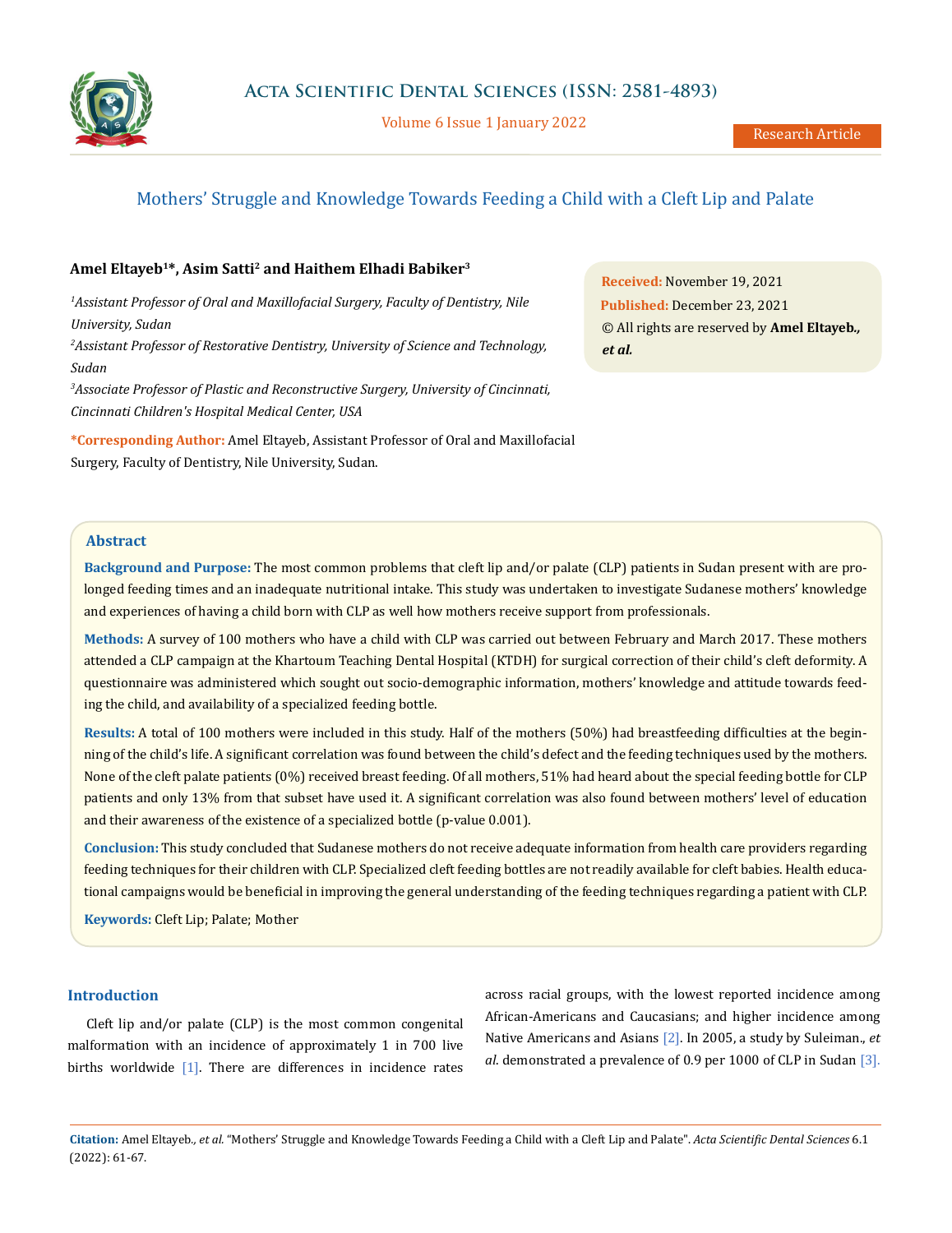The etiology of CLP is still largely unknown. The majority of clefts of the lip and palate are believed to have a multi-factorial etiology with several genetic and environmental factors  $[4]$ .

Feeding children affected with CLP is known to be difficult. Feeding difficulties associated with CLP are related to reduced sucking efficiency, nasal regurgitation and excessive air intake [5,6]. According to Reid., *et al*. there was a significant decrease in failure-to-thrive rates for infants with cleft palate after an early intervention feeding program was implemented [7].

Giving birth to a child with CLP can be emotionally traumatic for parents; especially the mother. They need reassurance, support and time to assimilate the information and come to grip with reality  $[8]$ . Parents experience varying degrees of shock, anger, denial, distress and anxiety. Many parents express a feeling of loss of control. Despite their efforts for a healthy pregnancy they were unable to control the outcome. Mothers especially may experience intense guilt as they feel their bodies are the custodians and nurturers of their unborn child [9].

The most common problem seen in cleft babies is prolonged feeding times and an inadequate nutritional intake. In fact, most babies who present late with a diagnosis of cleft palate usually come from the pediatric ward where they were admitted with failure-to-thrive  $[10]$ . One of the main concerns of parents with a child born with cleft lip and palate is in regards to feeding their baby. Young noted that for 95% of parents, issues around feeding were the main concern [11].

Feeding times should be a pleasurable experience for both mother and baby. Prolonged feeding times lead to frustration of the mother and distress of the infant  $[12]$ . This study was performed to investigate mothers' knowledge and experiences of having a child born with a CLP and how they perceive support from professionals. Our aim was to provide a greater insight into the special needs of these mothers and help guide professionals provide the necessary mental and social support.

#### **Materials and Methods**

A questionnaire of mothers who have a child with cleft lip and/ or palate was carried out between February and March 2017. These mothers were attending a surgical campaign at Khartoum Teaching Dental Hospital (KTDH) for surgical correction of their child's deformity. Approval was obtained from the Ethics and Research Committee of KTDH. All the respondents gave written consent prior to participation. The questionnaire sought information on socio-demographics, knowledge and attitude towards feeding the cleft child and availability of specialized feeding bottles. The level of significance was set at p < 0.05. Data was analyzed with Statistical Package for Social Sciences (SPSS) software (version 20).

#### **Results**

A total of 100 mothers were included in this study. The mean age of the respondent mothers was  $30.54 \pm 7.9$  years. Half of the mothers (50%) were in the 25-34 years age group and 13% of the mothers were illiterate. table 1.

|                                       |                  | <b>Frequency</b> | <b>Percent</b> |
|---------------------------------------|------------------|------------------|----------------|
| Mother's age                          |                  |                  |                |
|                                       | 14-24            | 19               | 19%            |
|                                       | 25-34            | 50               | 50%            |
|                                       | 35-44            | 25               | 25%            |
|                                       | 45-54            | 6                | 6%             |
| Mother's<br>education                 |                  |                  |                |
|                                       | Illiterate       | 13               | 13%            |
|                                       | Primary school   | 35               | 35%            |
|                                       | Secondary school | 38               | 38%            |
|                                       | Graduate degree  | 14               | 14%            |
| Residence                             |                  |                  |                |
|                                       | Rural            | 75               | 75%            |
|                                       | Urban            | 25               | 25%            |
| Number of chil-<br>dren in the family |                  |                  |                |
|                                       | less than 5      | 74               | 74%            |
|                                       | more than 5      | 26               | 26%            |
|                                       | Total            | 100              | 100%           |

**Table 1:** Mothers' socio-demographic characteristics.

The mean age of CLP children was 15.81 months (range 1 to 72 months). Of all respondents, 45% of the children were less than 1 year old, 57% were male and 53% were born at home. The demographic information the CLP children are shown in table 2.

**Citation:** Amel Eltayeb*., et al.* "Mothers' Struggle and Knowledge Towards Feeding a Child with a Cleft Lip and Palate". *Acta Scientific Dental Sciences* 6.1 (2022): 61-67.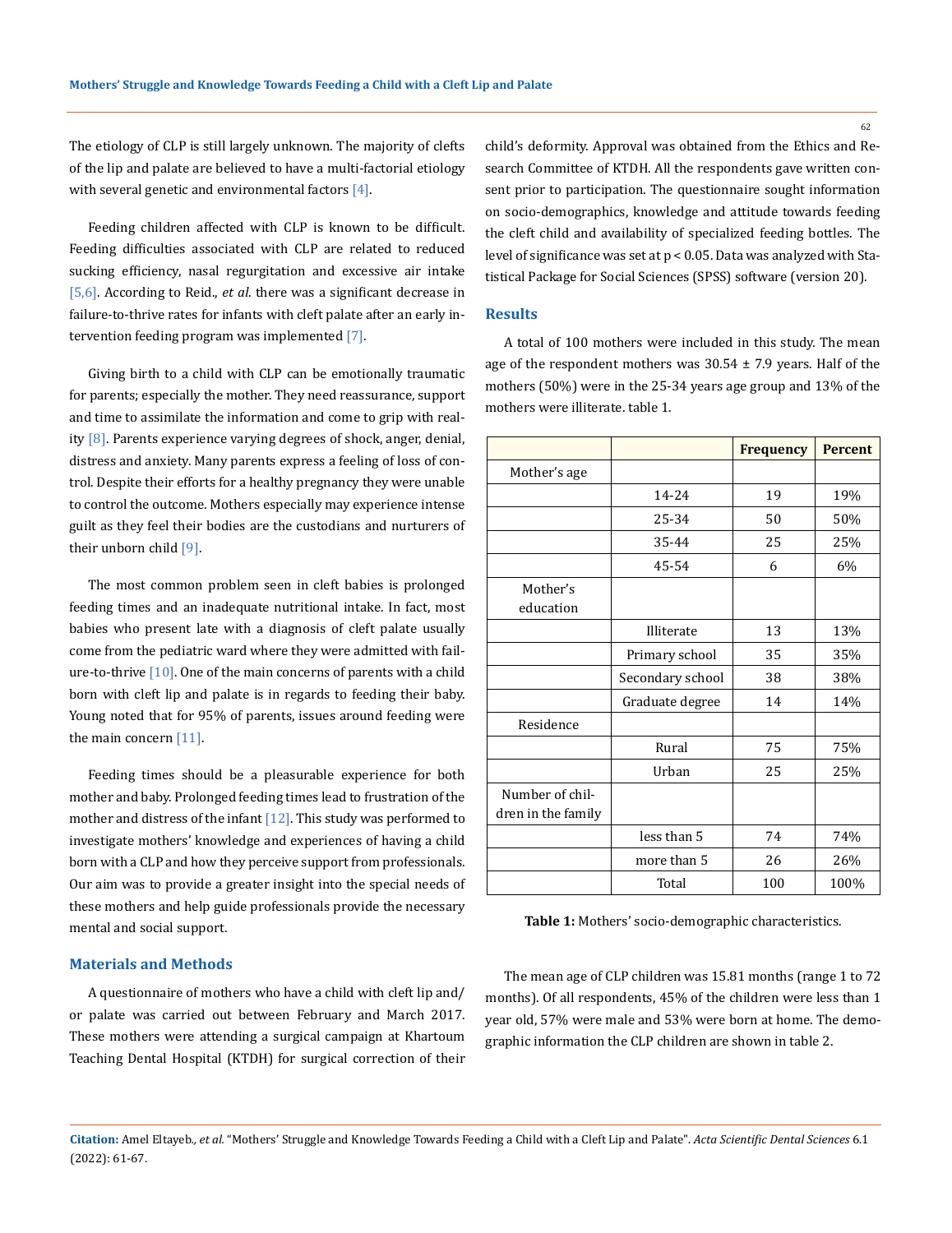|                   |                  | <b>Frequency</b> | <b>Percent</b> |
|-------------------|------------------|------------------|----------------|
| Child's age       | Less than 1 year | 45               | 45%            |
|                   | $1 - 2$ years    | 25               | 25%            |
|                   | 2 years and more | 30               | 30%            |
| Child's gender    | Male             | 57               | 57%            |
|                   | Female           | 43               | 43%            |
| Birth place       | Home             | 53               | 53%            |
|                   | Hospital         | 47               | 47%            |
| Childhood Illness | <b>Yes</b>       | 5                | 5%             |
|                   | No               | 95               | 95%            |
|                   | Total            | 100              | 100%           |

**Table 2:** Demographics of CLP children.

The most common diagnosis of the participants' children was cleft lip (52%), meanwhile cleft lip and palate was seen in 43%, and isolated cleft palate in 5% only (Figure 1).





The majority of the cleft lip and palate defects (97%) were discovered at birth; meanwhile 3% were discovered later when these children were admitted to the pediatric ward for failure-to-thrive. Half of the mothers (50%) had breast feeding difficulties at the beginning, some mothers mentioned that the baby was unable to suck breast milk because of the cleft and others mentioned chocking history when they tried to feed them and Only 45% continued to breast feed.

A significant correlation was found between the child's defect and the feeding techniques used by the mothers. A striking observation was that none of the cleft palate patients (0%) were breastfed. Most of these children (80%) were fed with a regular bottle/ syringe and a small portion (20%) with a specialized feeding bottle. Also 75% of Cleft lip children were breastfed and children with cleft lip and palate were mostly breastfed and bottle fed, 45% and 42% respectively (Figure 2).



**Figure 2:** Feeding techniques used by mothers.

Of all mothers, 51% have heard about the special feeding bottle for cleft lip and palate children and only 13% have used it. Of all mothers only 11% had received feeding advices mostly from doctors (48%) (Table 3).

|                                                        |                          | <b>Frequency</b> | <b>Percent</b> |
|--------------------------------------------------------|--------------------------|------------------|----------------|
| Have you heard<br>about specialized<br>feeding bottle? | Yes                      | 51               | 51%            |
|                                                        | N <sub>0</sub>           | 49               | 49%            |
| What was the Source<br>of information?                 | Hospital                 | 100              | 100%           |
|                                                        | <b>Others</b>            | $\theta$         | 0%             |
| Did you receive any<br>Feeding advice?                 | <b>Yes</b>               | 11               | 11%            |
|                                                        | N <sub>0</sub>           | 89               | 89%            |
| Source of Feeding<br>Advice                            | Doctors/nurses           | 48               | 48%            |
|                                                        | midwives                 | 26               | 26%            |
|                                                        | Mothers/<br>grandmothers | 26               | 26%            |
| Type of feeding you<br>are using now                   | <b>Breast</b>            | 45               | 45%            |
|                                                        | Bottle/syringe           | 42               | 42%            |
|                                                        | Specialized<br>bottle    | 13               | 13%            |
| Total                                                  |                          | 100              | 100%           |

**Table 3:** Special cleft bottle feeding awareness among mothers.

**Citation:** Amel Eltayeb*., et al.* "Mothers' Struggle and Knowledge Towards Feeding a Child with a Cleft Lip and Palate". *Acta Scientific Dental Sciences* 6.1 (2022): 61-67.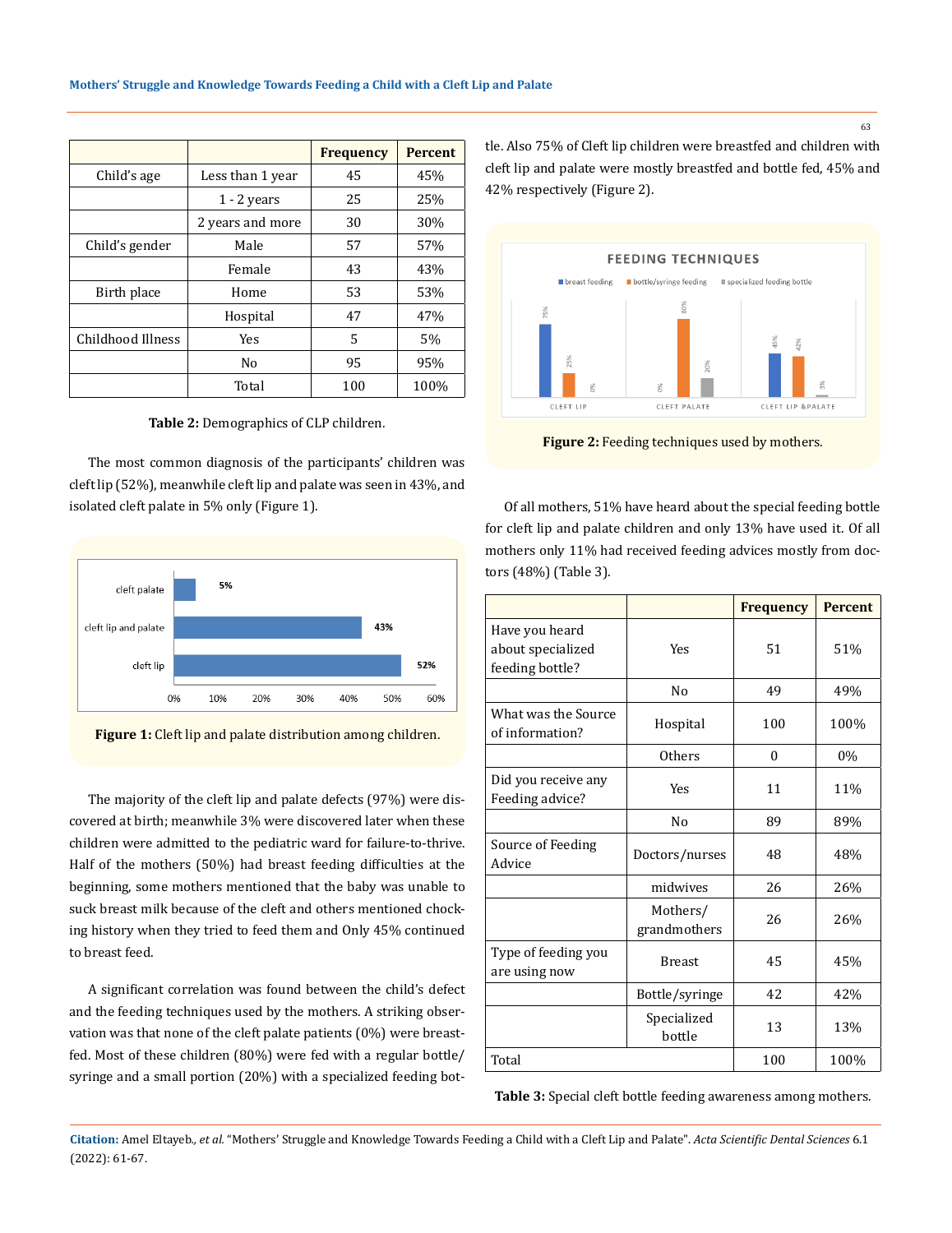Age of the mothers was not found be a significant factor when qui square test was done (P-value 0.729). The largest number of mothers who heard about the specialized cleft bottles was among the age group 25-34 years and the least number was among the oldest group 45-54 years. A statistically significant correlation was found between mothers' level of education and their awareness towards the specialized bottle existence (p-value 0.001). Only 15.4% of illiterate mothers had heard about it in comparison to 72.7% of mothers with a college degree. Birth place was found to be an insignificant factor for mother's knowledge since only 3.8% of mother's who had their labor at home had heard about the specialized feeding bottle in comparison to 4.3% of those who delivered at the hospital (p-value 0.902).

## **Discussion**

The most important post-natal concern is the feeding and nutrition of the newborn baby. For many years and in many nations it has been demonstrated that bottle-fed infants had more childhood illness than infants who are exclusively breast-fed for the first six months of life [13]. Human milk increases resistance to infections in early infancy since the major milk protein lactoferrin can destroy microbes and reduce inflammatory responses. It also prevents post- surgical infection  $[14]$ . it also believed that breast milk enhances early development and protective effect on infant against middle ear, airway and digestive tract infections and neonatal sepsis [15-17].

Apart from breast feeding with modifications, other types of feeding method such as feeding plates, specialized bottles and nipples are also available. Spoon feeding and breast feeding were the most common feeding practice methods for cleft babies [2]. There are several bottles and teats designed for babies with cleft palate. Medela Special Needs (previously called Haberman) Feeder, Pigeon squeezy bottle, Dr Browns Bottle and teat and valve, The Softplas squeeze bottle, Cleft PALS squeeze bottle are few varieties available. A statistically significant difference in weight (kg) at 6 weeks post-surgery was shown in favor of breastfeeding when compared to spoon feeding [2].

Obturators are simple acrylic feeding plates which cover or obturate the cleft area during feeding. It also helps prevent aspiration of food into the nasal cavity. Turner L., *et al*. concluded that the combined use of a palatal obturator and lactation education reduced feeding time and increased volume intake and was associated with good growth. Obturators can be used with breast, bottle or any type of feeding [18].

 Breastfeeding promotes optimal face and jaw development through the suckling effect. [19] cleft babies have an inherent poor suction, feeding as such is challenging. To achieve good breast feeding, the mothers should be trained to incorporate certain modifications like modified football hold and dancer hand position. In Denmark, Smedegaard., *et al*. found that only about 22% of children with orofacial clefts were breastfed exclusively [20]. In a 2017 Ugandan study, 50% of children with orofacial clefts aged less than 4 months were breastfeed [21]. A Nigerian study by Adekunle., *et al*. revealed that Initiation of breastfeeding was reported by the majority (83%) of the mothers, and only 18.5% of this proportion continued exclusive breastfeeding [22].

Most Sudanese women largely depend on breastfeeding their children, and hence CLP presents a major dilemma for them. In the current study, only 45% of the mothers breastfed their children and most of these children had isolated cleft lip. This is a much higher rate than that reported by Silva., *et al*. in Brazil where 21.4% of the mothers breastfed their babies [23]. None of the isolated cleft palate children in this study were breastfed. 80% of them used bottle or syringe techniques and 20% used the specialized cleft feeding bottle. By contrast, 22% of cleft palate children in Brazil were breastfed [23]. Babies with cleft lip only in our study, did not have the same problems with breastfeeding. The majority (75%) were breastfed and none of them used the specialized feeding bottle. A lower percentage were reported by Silva., *et al*. were 64.28% of the cleft lip babies had been breastfed [23].

A survey in 2005 from the United Kingdom, indicated that mothers may not have access to adequate practical advice and support from health care professionals to meet their needs [24]. Black., *et al*. reported on the United States recommendations regarding the establishment of a standard of care for high risk infants (such as children with CLP) which is reflected in hospital policies and midwifery policies and protocols [25].

The early care of cleft babies and feeding guidance of the families is indicated in the literature as fundamental for guaranteeing the needs of a child with a cleft [26]. Avedian and Ruberg (1980)

**Citation:** Amel Eltayeb*., et al.* "Mothers' Struggle and Knowledge Towards Feeding a Child with a Cleft Lip and Palate". *Acta Scientific Dental Sciences* 6.1 (2022): 61-67.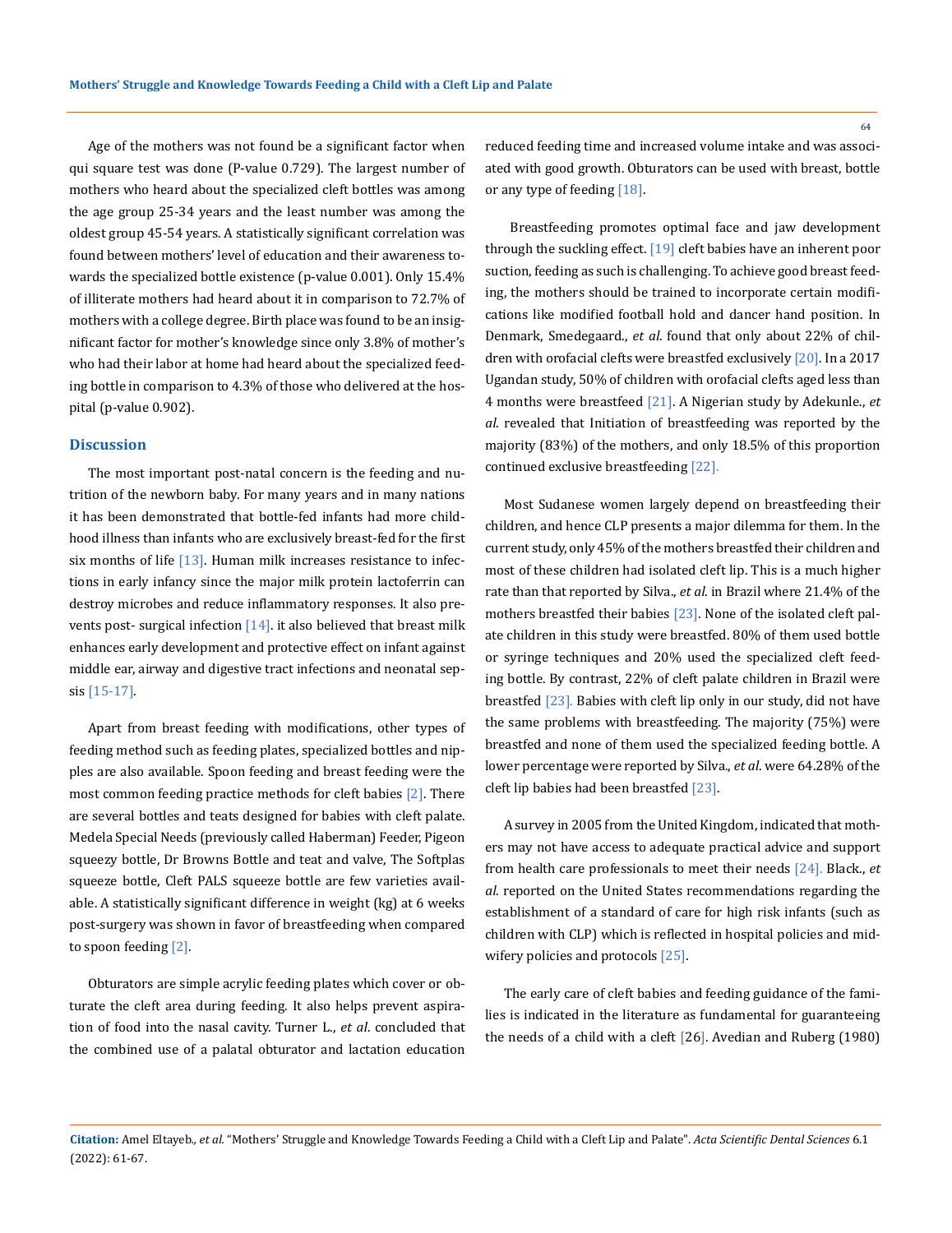stated that the orientation should be provided by groups of professionals specialized in caring for children with CLP. In this study, 89% of the mothers reported that they received no counseling on overcoming challenges associated with feeding their babies with a cleft at the facility where they delivered. This is higher than a Nigerian study where 63% didn't receive any information or counseling [22].

Among the mothers who received feeding advices, Approximately half of the mothers (48%) received their feeding information from doctors and nurses, 26% were from midwives and 26% from their mothers/grandmothers. A recent survey of midwives, health visitors, pediatricians and voluntary-sector breastfeeding supporters in the United Kingdom identified that very few individuals were competent to support new mothers with breastfeeding, and many practitioners possessed outdated skills regarding breastfeeding [27]. Other countries like Hong Kong [28], Switzerland [29], and Denmark [30] have addressed these demands through arguing for establishment of standardized policies. When a mother is struggling to feed a hungry baby and cannot satisfy or pacify it, feeding times become a frustrating struggle for her and the infant becoming increasingly distressed [12]. One large scale quantitative study indicated that parents are concerned about the lack of knowledge of CLP among non-specialist staff (espcially maternity services), and that more mothers wished to have the opportunity to breastfeed [31]. In order to solve such a problem Owens., *et al*. reported a great need for collaboration between specialist CLP nurses and maternity services concerning cleft lip and palate, its diagnosis and the associated feeding difficulties. They stressed the importance of offering the mother support and practical feeding advice that does not make a mother feel like a failure (36).

In this study, 47% of the mothers had their labor at a hospital where the birth attendants may not have delivered babies with CLP previously and therefore lack the experience in cleft care. Every effort should be made both by the care taker (mother) as well as attending healthcare professional to achieve good breast feeding and/or assisted feeding. The parents should be given instructions about avoiding emergencies like aspiration. According to Reid., *et al*. (2007), there was a significant decrease in failure-to-thrive rates for infants with cleft palate after an early intervention feeding program was implemented [32]. This program included domiciliary visits, breast-feeding support, feeding education, and monitoring of growth. Early intervention can come in many forms including

feeding equipment, feeding techniques, prostheses, and nutrition/ lactation advice [6].

#### **Conclusion**

This study shows that Sudanese mothers don't have enough information regarding feeding techniques used for cleft lip and/ or palate children and only half of them had heard about the existence of specialized cleft feeding bottle. Specialized feeding bottles are not easily available to CLP children in Sudan. Moreover, health care providers don't offer enough information regarding the feeding techniques for these unfortunate children. Cleft lip and palate educational campaigns are necessary to improve the general population's understanding of the feeding techniques essential for cleft children.

Health care providers including doctors, nurses, dentists and midwives need to be interviewed in order to investigate their ability to provide such information in an appropriate manner and to improve the care provided for those children and their mothers.

#### **Bibliography**

- 1. [Bender PL. "Genetics of cleft lip and palate".](https://pubmed.ncbi.nlm.nih.gov/10969497/) *Journal of Pediatric Nursing* [15 \(2000\): 242-249.](https://pubmed.ncbi.nlm.nih.gov/10969497/)
- 2. Reilly S., *et al.* ["Academy of Breastfeeding Medicine. ABM clini](https://pubmed.ncbi.nlm.nih.gov/23886478/)[cal protocol #18. guidelines for breastfeeding infants with](https://pubmed.ncbi.nlm.nih.gov/23886478/)  [cleft lip, cleft palate, or cleft lip and palate, revised 2013".](https://pubmed.ncbi.nlm.nih.gov/23886478/)  *Breastfeeding Medicine* [8.4 \(2013\): 349-353.](https://pubmed.ncbi.nlm.nih.gov/23886478/)
- 3. Suleiman AM., *et al.* ["Prevalence of cleft lip and palate in a hos](https://pubmed.ncbi.nlm.nih.gov/15854114/)[pital-based population in the Sudan".](https://pubmed.ncbi.nlm.nih.gov/15854114/) *International Journal of [Paediatric Dentistry](https://pubmed.ncbi.nlm.nih.gov/15854114/)* 15.3 (2005): 185-189.
- 4. [Amaratunga NA. "A study of etiologic factors for cleft lip and](https://pubmed.ncbi.nlm.nih.gov/2783459)  plate in Sri Lanka". *Journal of Oral and [Maxillofacial Surgery](https://pubmed.ncbi.nlm.nih.gov/2783459)* 47 [\(1989\): 7-10.](https://pubmed.ncbi.nlm.nih.gov/2783459)
- 5. Goyal A., *et al.* ["Nature of feeding practices among children](https://pubmed.ncbi.nlm.nih.gov/22565517/)  with cleft lip and palate". *Journal of [Indian Society of Pedodon](https://pubmed.ncbi.nlm.nih.gov/22565517/)[tics and Preventive Dentistry](https://pubmed.ncbi.nlm.nih.gov/22565517/)* 30.1 (2012): 47-50.
- 6. [Reid J. "A review of feeding intervention for infants with cleft](https://pubmed.ncbi.nlm.nih.gov/15151444/)  palate". *[Cleft Palate-Craniofacial](https://pubmed.ncbi.nlm.nih.gov/15151444/) Journal* 31 (2004): 268-278.
- 7. [MJ A. "Feeding therapy and techniques for children with cleft](https://opensiuc.lib.siu.edu/cgi/viewcontent.cgi?referer=&httpsredir=1&article=1107&context=gs_rp)  [lip/palate". Carbondale, Illinois. Southern Illinois University](https://opensiuc.lib.siu.edu/cgi/viewcontent.cgi?referer=&httpsredir=1&article=1107&context=gs_rp)  [Carbondale \(2009\).](https://opensiuc.lib.siu.edu/cgi/viewcontent.cgi?referer=&httpsredir=1&article=1107&context=gs_rp)

65

**Citation:** Amel Eltayeb*., et al.* "Mothers' Struggle and Knowledge Towards Feeding a Child with a Cleft Lip and Palate". *Acta Scientific Dental Sciences* 6.1 (2022): 61-67.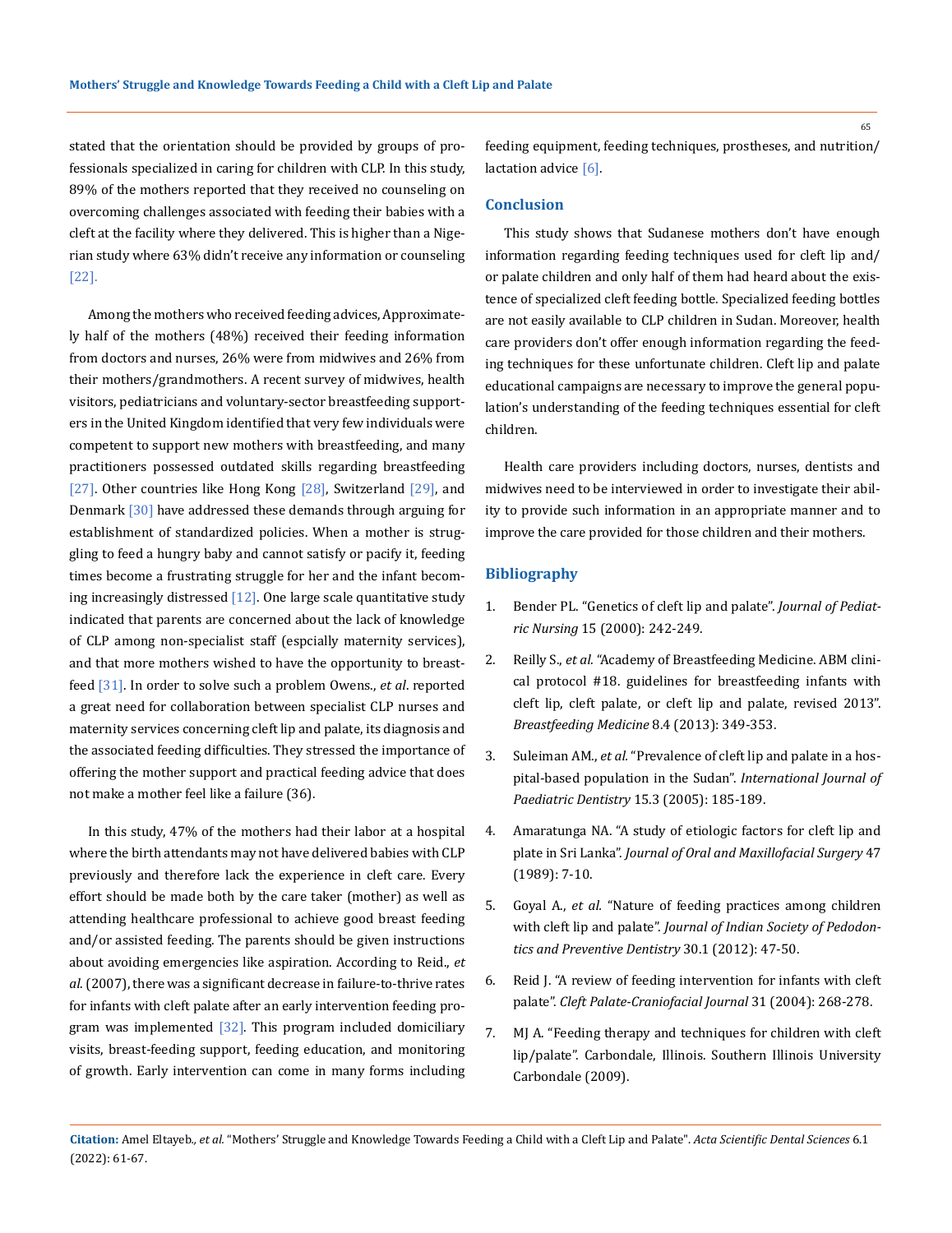- 8. Peter D Hodgkinson., *et al.* ["Management of children with cleft](https://www.cambridge.org/core/journals/fetal-and-maternal-medicine-review/article/abs/management-of-children-with-cleft-lip-and-palate-a-review-describing-the-application-of-multidisciplinary-team-working-in-this-condition-based-upon-the-experiences-of-a-regional-cleft-lip-and-palate-centre-in-the-united-kingdom/547AEE13606A6453BD0027C2EB01247A)  [lip and palate. a review describing the application of multidis](https://www.cambridge.org/core/journals/fetal-and-maternal-medicine-review/article/abs/management-of-children-with-cleft-lip-and-palate-a-review-describing-the-application-of-multidisciplinary-team-working-in-this-condition-based-upon-the-experiences-of-a-regional-cleft-lip-and-palate-centre-in-the-united-kingdom/547AEE13606A6453BD0027C2EB01247A)[ciplinary team working in this condition based upon the expe](https://www.cambridge.org/core/journals/fetal-and-maternal-medicine-review/article/abs/management-of-children-with-cleft-lip-and-palate-a-review-describing-the-application-of-multidisciplinary-team-working-in-this-condition-based-upon-the-experiences-of-a-regional-cleft-lip-and-palate-centre-in-the-united-kingdom/547AEE13606A6453BD0027C2EB01247A)[riences of a regional cleft lip and palate centre in the United](https://www.cambridge.org/core/journals/fetal-and-maternal-medicine-review/article/abs/management-of-children-with-cleft-lip-and-palate-a-review-describing-the-application-of-multidisciplinary-team-working-in-this-condition-based-upon-the-experiences-of-a-regional-cleft-lip-and-palate-centre-in-the-united-kingdom/547AEE13606A6453BD0027C2EB01247A)  Kingdom". *[Fetal and Maternal Medicine Review](https://www.cambridge.org/core/journals/fetal-and-maternal-medicine-review/article/abs/management-of-children-with-cleft-lip-and-palate-a-review-describing-the-application-of-multidisciplinary-team-working-in-this-condition-based-upon-the-experiences-of-a-regional-cleft-lip-and-palate-centre-in-the-united-kingdom/547AEE13606A6453BD0027C2EB01247A)* 16.1 (2005): [1-27.](https://www.cambridge.org/core/journals/fetal-and-maternal-medicine-review/article/abs/management-of-children-with-cleft-lip-and-palate-a-review-describing-the-application-of-multidisciplinary-team-working-in-this-condition-based-upon-the-experiences-of-a-regional-cleft-lip-and-palate-centre-in-the-united-kingdom/547AEE13606A6453BD0027C2EB01247A)
- 9. [Martin V and Bannister P. "Cleft care. a practical guide for](https://journals.sagepub.com/doi/abs/10.1597/06-030)  [health professionals on cleft lip and/or palate".](https://journals.sagepub.com/doi/abs/10.1597/06-030) *APS Publishing* [\(2004\).](https://journals.sagepub.com/doi/abs/10.1597/06-030)
- 10. [Ranalli PN MM. "Height weight growth of cleft children birth-6](https://pubmed.ncbi.nlm.nih.gov/1058750/)  years". *[The Cleft Palate-Craniofacial](https://pubmed.ncbi.nlm.nih.gov/1058750/) Journal* 12 (1975): 400- [404.](https://pubmed.ncbi.nlm.nih.gov/1058750/)
- 11. [Young J. "What information do parents of new-borns with cleft](https://pubmed.ncbi.nlm.nih.gov/11204683/)  [lip and palate want to know?"](https://pubmed.ncbi.nlm.nih.gov/11204683/) *Pediatrics* 38 (2001): 55-88.
- 12. [Blancuzzo M. "Yes, infants with clefts can breast feed".](https://pubmed.ncbi.nlm.nih.gov/9791337/) *Awohonn Lifelines* [2 \(1998\): 45-49.](https://pubmed.ncbi.nlm.nih.gov/9791337/)
- 13. [Agrawal K KP. "A modified surgical schedule for primary man](https://pubmed.ncbi.nlm.nih.gov/20500066/)[agement of cleft lip and palate in developing countries".](https://pubmed.ncbi.nlm.nih.gov/20500066/) *The [Cleft Palate-Craniofacial Journal](https://pubmed.ncbi.nlm.nih.gov/20500066/)* 48.1 (2011): 1-8.
- 14. Davis MK., *et al.* ["Infant feeding and childhood cancer".](https://pubmed.ncbi.nlm.nih.gov/2899774/) *Lancet* [2. 8607 \(1998\): 365-368.](https://pubmed.ncbi.nlm.nih.gov/2899774/)
- 15. Aniansson G., *et al.* ["Otitis media and feeding with breast milk](https://pubmed.ncbi.nlm.nih.gov/11925834/)  of children with cleft palate". *[Scandinavian Journal of Plastic](https://pubmed.ncbi.nlm.nih.gov/11925834/)  [and Reconstructive Surgery and Hand Surgery](https://pubmed.ncbi.nlm.nih.gov/11925834/)* 36.1 (2002): [9-15.](https://pubmed.ncbi.nlm.nih.gov/11925834/)
- 16. Gil-da-Silva-Lopes VLD., *et al.* ["Feeding infants with cleft lip](https://pubmed.ncbi.nlm.nih.gov/23551075/)  [and/or palate in Brazil. suggestions to improve health pol](https://pubmed.ncbi.nlm.nih.gov/23551075/)icy and research". *[The Cleft Palate-Craniofacial Journal](https://pubmed.ncbi.nlm.nih.gov/23551075/)* 50.5 [\(2013\): 577-590.](https://pubmed.ncbi.nlm.nih.gov/23551075/)
- 17. Ha¨ggkvist AP., *et al.* ["Prevalence of breast-feeding in the Nor](https://pubmed.ncbi.nlm.nih.gov/20576199/)[wegian mother and child cohort study and health service](https://pubmed.ncbi.nlm.nih.gov/20576199/)[related correlates of cessation of full breast-feeding".](https://pubmed.ncbi.nlm.nih.gov/20576199/) *Public Health Nutrition* [13.12 \(2010\): 2076-2086.](https://pubmed.ncbi.nlm.nih.gov/20576199/)
- 18. Arvedson J and Brodsky L. "Feeding with craniofacial anomalies". Craniofacial Anomalies. An Interdisciplinary Approach 12 (1992): 527-559.
- 19. Svanborg CA., *et al.* ["HAMLET kills tumor cells by an apoptosis](https://pubmed.ncbi.nlm.nih.gov/12665051/)[like mechanism - cellular, molecular and therapeutic aspects".](https://pubmed.ncbi.nlm.nih.gov/12665051/)  *[Advances in Cancer Research](https://pubmed.ncbi.nlm.nih.gov/12665051/)* 88 (2003): 1-29.
- 20. Smedegaard L MD., *et al.* "Hospitalization, breast-milk feeding agiiwcpa". J clapbiDCP-C 45.6 (2008): 628-632.
- 21. Tungotyo M AD., *et al.* ["The prevalence and factors associated](https://bmcpediatr.biomedcentral.com/articles/10.1186/s12887-016-0775-7)  [with malnutrition among infants".](https://bmcpediatr.biomedcentral.com/articles/10.1186/s12887-016-0775-7) *BMC Pediatrics* 17.1 (2017): [1-7.](https://bmcpediatr.biomedcentral.com/articles/10.1186/s12887-016-0775-7)
- 22. [Adegbayi Adeola Adekunle.,](https://pubmed.ncbi.nlm.nih.gov/32295412/) *et al.* "Breastfeeding Practices [Among Mothers of Children with Orofacial Clefts in an Afri](https://pubmed.ncbi.nlm.nih.gov/32295412/)can Cohort". *[The Cleft Palate-Craniofacial Journal](https://pubmed.ncbi.nlm.nih.gov/32295412/)* 57.8 (2020): [1018-1023.](https://pubmed.ncbi.nlm.nih.gov/32295412/)
- 23. Cintia Magali da Silva., *et al.* ["Nursing habits in cleft lip and pal](http://revodonto.bvsalud.org/scielo.php?script=sci_arttext&pid=S1984-56852012000200006)ate children". *RSBO (Online)* [9.2 \(2012\): 151-157.](http://revodonto.bvsalud.org/scielo.php?script=sci_arttext&pid=S1984-56852012000200006)
- 24. [SACN Scientific Advisory Committee on Nutrition. Infant Feed](http://www.wales.nhs.uk/news/9259)[ing Survey 2005. "A commentary on infant feeding practices in](http://www.wales.nhs.uk/news/9259)  [the UK". The Stationery Office NC \(2008\).](http://www.wales.nhs.uk/news/9259)
- 25. [Black KA and MA H. "Breastfeeding the high-risk infant. Impli](https://pubmed.ncbi.nlm.nih.gov/10907333/)[cations for midwifery management".](https://pubmed.ncbi.nlm.nih.gov/10907333/) *Journal of Midwifery and Women's Health* [45.3 \(2000\): 238-245.](https://pubmed.ncbi.nlm.nih.gov/10907333/)
- 26. [DF W. "Cleft Lip and Palate. From Origin to Treatment". New](https://www.worldcat.org/title/cleft-lip-and-palate-from-origin-to-treatment/oclc/47756264)  [York. Oxford University Press \(2002\).](https://www.worldcat.org/title/cleft-lip-and-palate-from-origin-to-treatment/oclc/47756264)
- 27. [Wallace LM and J K-A. "Training needs survey of midwives,](https://pubmed.ncbi.nlm.nih.gov/17238933/)  [health visitors and voluntary-sector breastfeeding support](https://pubmed.ncbi.nlm.nih.gov/17238933/)  staff in England". *[Maternal and Child Nutrition](https://pubmed.ncbi.nlm.nih.gov/17238933/)* 3.1 (2007): 25- [39.](https://pubmed.ncbi.nlm.nih.gov/17238933/)
- 28. [Kong SKF and DTF L. "Factors influencing Decision to breast](https://pubmed.ncbi.nlm.nih.gov/15117348/)feed". *[Journal of Advanced Nursing](https://pubmed.ncbi.nlm.nih.gov/15117348/)* 46.4 (2004): 369-379.
- 29. Merten S., *et al.* ["Do baby-friendly hospitals influence breast](https://pubmed.ncbi.nlm.nih.gov/16263985/)[feeding duration on a national level?"](https://pubmed.ncbi.nlm.nih.gov/16263985/) *Pediatrics* 116.5 (2005): [E702-E705.](https://pubmed.ncbi.nlm.nih.gov/16263985/)
- 30. Kroborg H., *et al.* ["Health visitors and breastfeeding support.](https://academic.oup.com/eurpub/article/18/3/283/520170)  [influence in knowledge and self-efficacy".](https://academic.oup.com/eurpub/article/18/3/283/520170) *European Journal of Public Health* [18.3 \(2007\): 283-288.](https://academic.oup.com/eurpub/article/18/3/283/520170)
- 31. [Cleft Lip and Palate. "Association Regionalisation of cleft lip](https://www.clapa.com/wp-content/uploads/2015/11/CLAPA-report-on-regionalisation-of-cleft-services-Apr-2007.pdf)  [and palate services. Has it worked?" A Report on Users' Per](https://www.clapa.com/wp-content/uploads/2015/11/CLAPA-report-on-regionalisation-of-cleft-services-Apr-2007.pdf)[spectives of Cleft Care](https://www.clapa.com/wp-content/uploads/2015/11/CLAPA-report-on-regionalisation-of-cleft-services-Apr-2007.pdf) (2007).

66

**Citation:** Amel Eltayeb*., et al.* "Mothers' Struggle and Knowledge Towards Feeding a Child with a Cleft Lip and Palate". *Acta Scientific Dental Sciences* 6.1 (2022): 61-67.